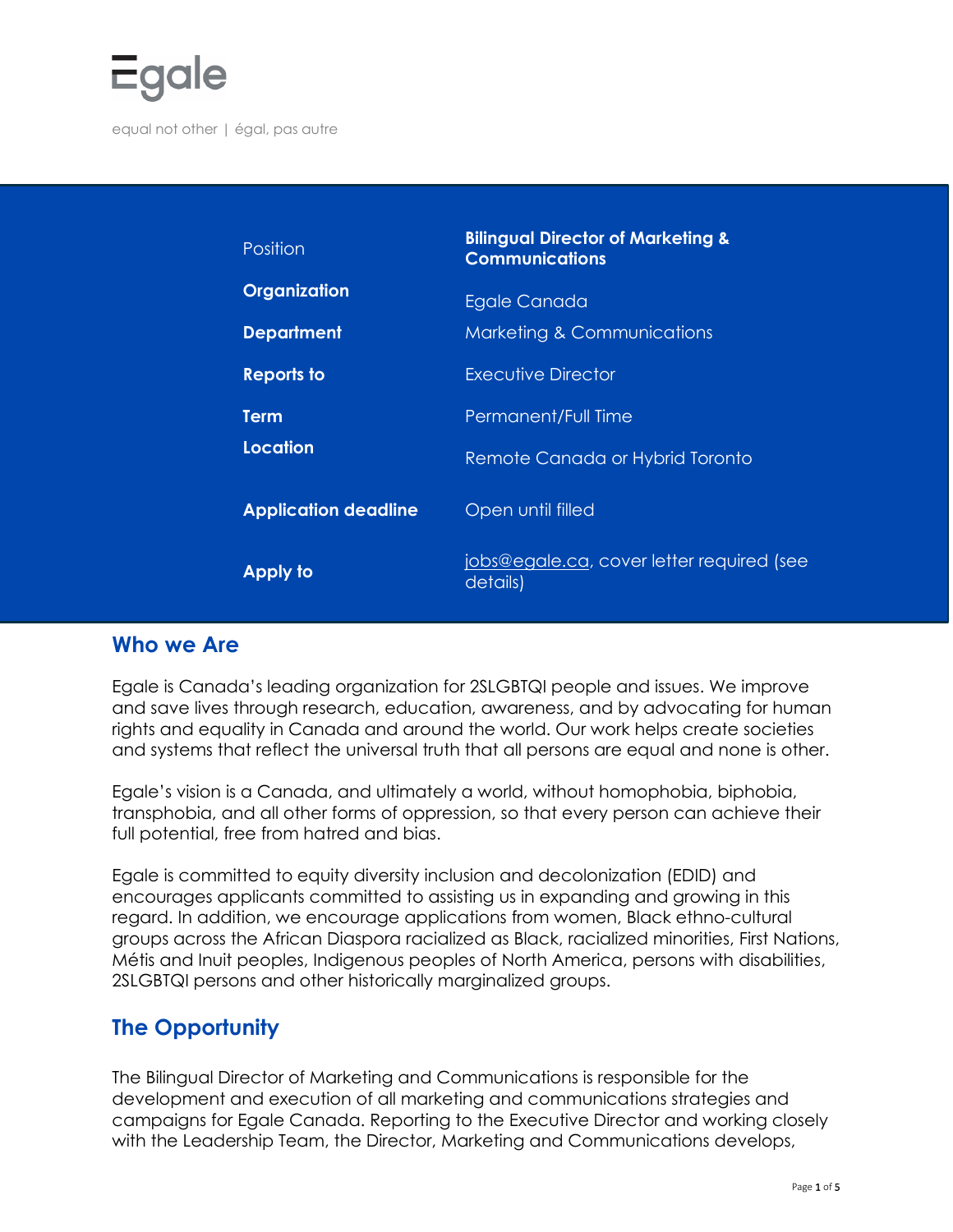

executes, and evaluates the annual marketing and communications plans for Egale programs. These include Inclusive Workplaces and Inclusive Schools and other educational programs, research and resource promotion, awareness campaigns, legal advocacy, fundraising and development campaigns, community, and industry initiatives. The Director of Marketing and Communications supports communications with the Egale's key stakeholders to ensure integration of partnership marketing and brand alignment across all platforms.

## **Core Duties & Responsibilities**

Marketing & Advertising:

- Develop an annual marketing plan for the organization that incorporates strategies for Egale Canada, in consultation with the Executive Director, and Leadership team.
- Develop project-specific marketing and awareness campaign strategies to be executed by the Marketing & Communications team, including clear targets for impact reporting.
- Research and develop advertising and promotional strategies in line with organizational and departmental and project budgets, working closely with Development, Learning and Projects Depts., sponsors, in-kind and media partners and or cause-marketing partners to increase scope and reach
- Identify new potential marketing/cause-marketing partners and opportunities to generate in kind donations and sponsorships.
- Deliver clear directives to the Social Media Officer, Knowledge Translation Sr. Officer, Web Developer/designer, and internal/external designers among others, to ensure consistency of strategy across all platforms and audiences.

Communications:

- Create and oversee the implementation of an overall strategy for media services and communications with the goal of creating a strong, coherent image of Egale Canada (including but not limited to Egale Canada websites, social media platforms, and e-newsletters.)
- Effectively manage resources and budgets for the communications and media services departments.
- Manage the public relations and media aspects of any potential or present crisis situation.
- Produce or oversee the production and maintenance of external media communications.
- Identify audiences and appropriate media formats for communications.
- Liaise with agency and community partners, in conjunction with the Executive Director and Leadership team, including developing, reviewing, and approving press releases and press outlets.
- Collaborate with the Director of Development in creating and distributing materials for annual fundraising campaigns.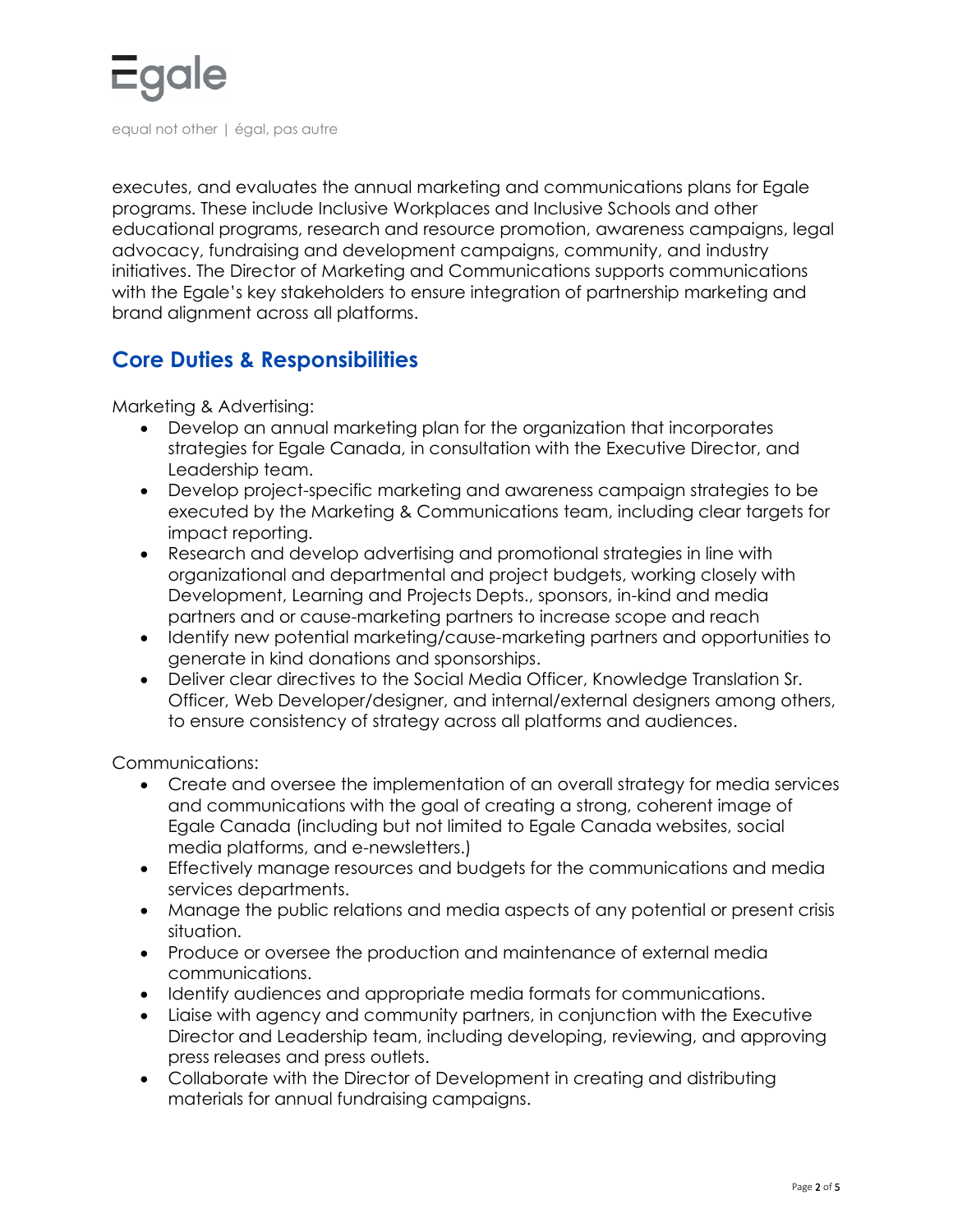

• Establish and execute a communications/marketing plan for Egale's Fee-For-Service offerings, including development of materials and outreach to educators, workplaces, etc.

Brand Management:

- Coordinate the development of key organizational messaging and brand voice across in-person and digital platforms with the Executive Director and Leadership team.
- Develop and/or oversee the development of creative briefs in alignment with the strategic direction and in partnership with internal departments
- Manage all brand assets across the organization.
- Approve brand alignment and visibility at all organizational events/engagements to maximize stakeholder experience and log-term engagement with Egale.
- Maintain consistent use of brand guidelines for by all internal and external stakeholders and partners.

Partnership Management:

- Oversee the creation of community partnership pitch and proposal materials, working closely with the Executive Director and Director of Development.
- Oversee the fulfillment of marketing deliverables within all sponsor and partner agreements, including recognition at events, social media plans, and marketing assets.
- Participate in ongoing communications with corporate, industry and community partners and ensure proper communication of partnership deliverables with staff team.
- Work closely with the Executive Director and Leadership team on supporting the development of new prospects for corporate, industry and community partnerships.
- Manage and identify Egale-owned advertising space.
- Support the coordination of community partnerships, including building community relations by attending events as needed.

General Management:

- Develop, monitor, and report on the annual marketing budget.
- Represent and activate communications strategies at Egale.
- Analyse and report on return on investment (ROI) for all communications/marketing investments and activities.
- Oversee the development of the annual report.
- Supervise all marketing, communications and partnerships staff, contractors, and interns.
- Hire and manage communications and marketing staff.
- Perform other duties as necessary.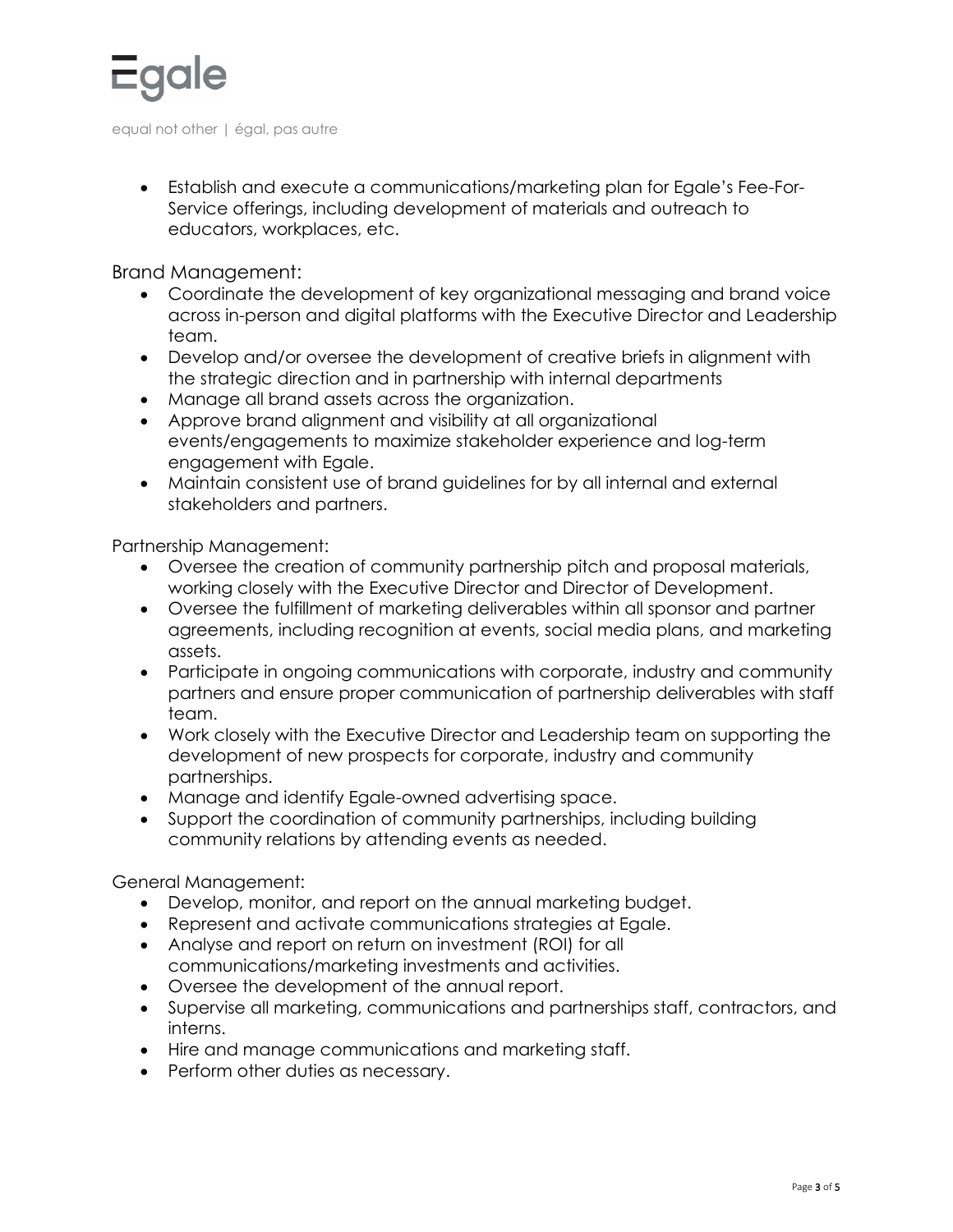

MINIMUM REQUIREMENTS:

- 5+ years' experience in a leadership role in marketing and/or advertising, ideally in a similar role.
- Bilingual in English and French language required.
- Experience in a non-profit organization and/or experience working in the 2SLGBTQI communities.
- Experience developing marketing plans, executing integrated marketing campaigns, and knowledge of current marketing methods.
- Excellent written and verbal communication skills.
- Experience working with sponsors, funders, donors, and other non-profits.
- Solid understanding of new trends in digital and social media marketing.
- Genuine interest in and knowledge in human rights, policy, and advocacy.
- Experience in brand development and management.
- Knowledge of media/public relations practices.
- Strong planning and execution skills with an attention to detail and time management.
- Dynamic, creative thinker with the ability to work independently and effectively lead a team.

#### **Salary Range:** Commensurate with experience

This position offers a competitive salary, a comprehensive benefits package, a diverse and inclusive work environment, professional development opportunities, paid personal days, 3 weeks vacation, remote work option, flexible schedule, and the potential for further advancement within the organization.

### **How to Apply**

Egale is doing amazing things and we want you to be part of our team and continued success! If you have a good understanding of 2SLGBTQI communities and priorities, and want to help direct change, please submit an electronic copy of your resume/CV and a cover letter with subject line "Application for Director of Marketing & Communications" to [jobs@egale.ca](mailto:jobs@egale.ca)

# **Egale's Statement on Employment Equity and Diversity**

Egale Canada is committed to ensuring that members of traditionally marginalized groups, from a broad range of communities, feel empowered to apply for positions within the organization. We encourage qualified applicants to consider work and volunteer opportunities with Egale as we recognize that a diverse work force and volunteer base are critical to accomplishing our mission. The organization is dedicated to taking proactive steps to overcome historical patterns of discrimination in our society which have created barriers of race, colour, religion, sex, national origin, age, disability,